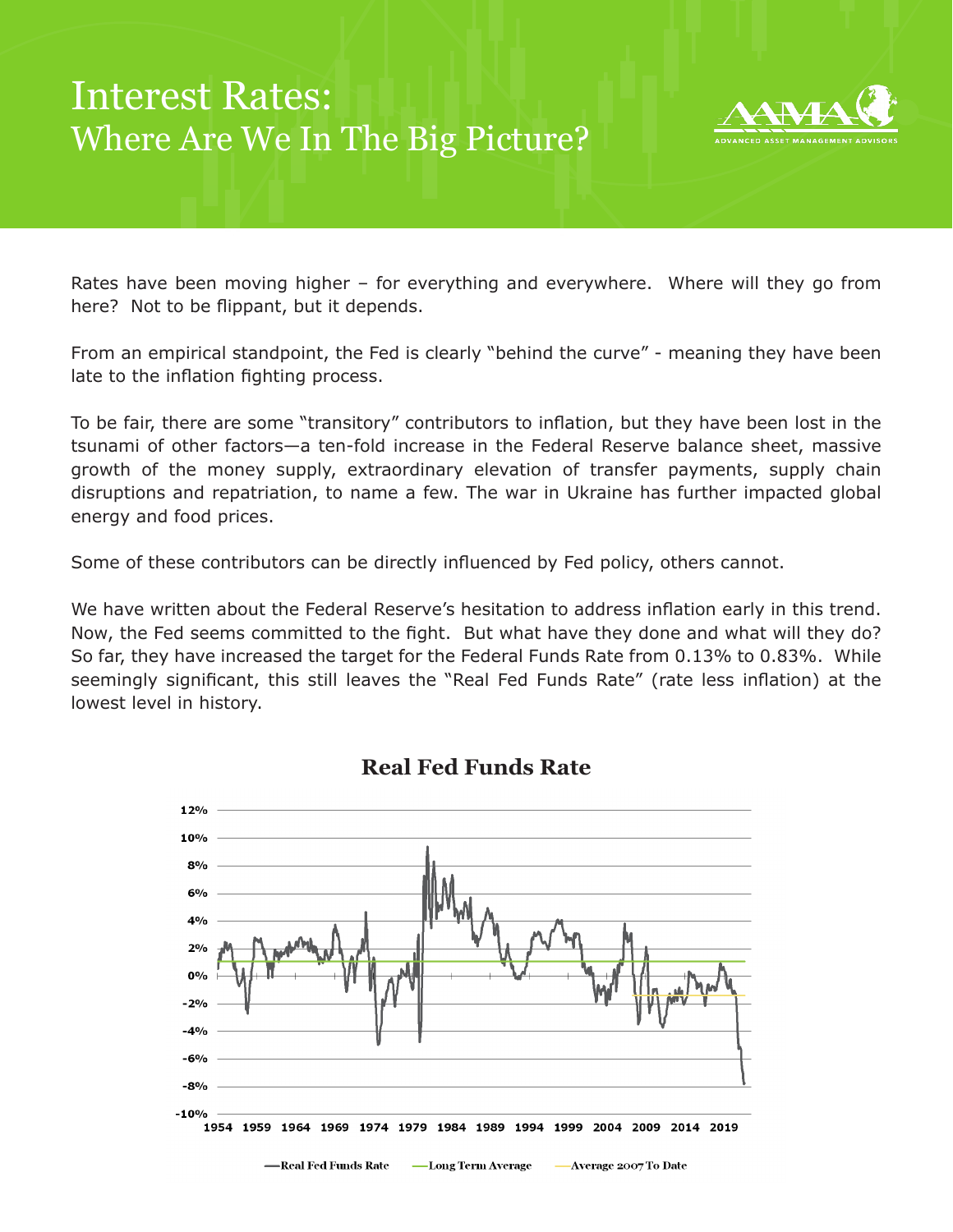## **Fed Action In Other High-Inflationary Periods**

We've seen periods of a sharply negative Fed Funds Rate before.

The first episode was 1975 when the Fed cut rates by half to bolster the economy after the 1973-74 energy inflation shock. Inflation eventually subsided. The second episode was in 1980 when inflation briefly overcame a 10% Fed Funds Rate. Paul Volcker squashed inflation with a 20% Fed Funds Rate. Since October 2007, the real Fed Funds Rate has averaged **negative 1.4%**. Longer term, the average is positive 1.1%. It is reasonable that the shortest risk-free rate should average a bit above inflation.

Where rates go from here "depends" on where the Federal Reserve's allegiance lies. Chairman Powell recently acknowledged (nearly apologizing) that inflation has decimated the value of wages. He also acknowledged (nodding to wall street), that "markets are going to be sensitive to it" as he discussed plans for the balance sheet.

Inflation harms lower income households the most. Fighting inflation harms higher income households more as asset values typically decline. The Fed is walking a thin line as it shoots for a "soft landing". That thin line also delineates the relative benefits of preserving the average person's purchasing power vs. preserving asset values.

"Normalizing" both interest rates and the balance sheet would be a shock of enormous proportions. Normalizing the balance sheet would require the sale of \$6 Trillion of bonds. Normalizing the Fed Funds Rate would require a nominal rate of 9%.

We seriously doubt they would even contemplate these actions. If they did, long-term Treasury bonds could face significant additional losses and stocks would probably trade at 6 to 10 times earnings. We remember those times back in the 1970s and 1980s.

## **What We Expect From Interest Rates In The Immediate Future**

For the immediate future, we expect rates to continue higher for everything and everywhere, until the Federal Reserve decides that wall street has suffered enough… or if it perceives that continued carnage in the bond market is too devastating to main street as the value of pensions and 401K balances shrink. If the market perceives the Fed is going too far, longer dated maturities will perform better as a potential recession is priced into the market.

Credit spreads have widened during the bond market sell-off. This is a function of rising concerns about corporate resilience as recession risk is rising. Recessions bring higher default rates. In the aggregate, investment grade corporate leverage and liquidity ratios are good, which should cushion further widening of credit spreads. However, there can be a "tipping point" if a severe recession becomes priced into the markets.



The Bloomberg Barclays Aggregate Bond Index's first quarter 2022 return of -5.93% was the third worst since inception its inception in 1980. The worst was -8.71% in the first quarter of 1980. The second worst was -6.56% in the third quarter of 1980.

Interestingly, these two records bookended the index's best return of +18.78% in the second quarter of 1980. The record gain in the second quarter of 1980 presaged the double dip recessions in 1980- 1982.